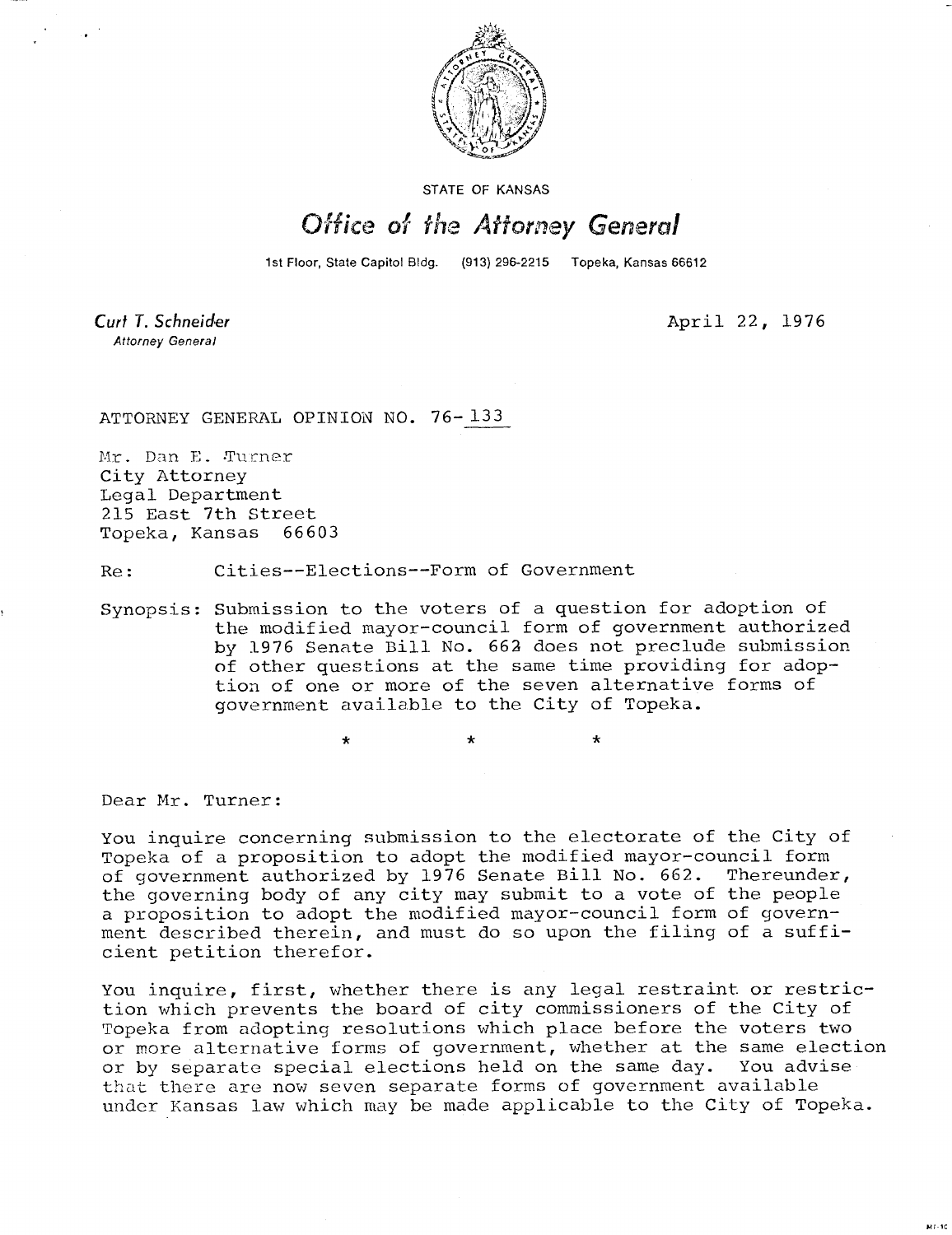Mr. Dan E. Turner Page Two April 22, 1976

The question presented is whether more than one of these alternative forms may be presented to the city electorate at the same election or by separate special elections held on the same day.

At 29 C.J.S. Elections § 79, the writer states thus:

"When an election is held for a specified particular purpose, no other matters may be submitted at such election. However, there is no constitutional reason why the legislature may not authorize the submission of two or more propositions to the vote of the people at the same time, but two or more separate and distinct propositions may not be combined into one and submitted to the voters as a single question at an election so as to have one expression of the voters answer all of them." [Footnotes omitted.] [Emphasis supplied.]

A number of decisions of the Kansas Supreme Court deal with the matter of dual propositions. See, e.g., Jaeger v. City of Holton, 164 Kan. 533, 190 P.2d 420 (1948); Thomas v. Covell, 119 Kan. 684, 240 Pac. 684 (1925); Leavenworth v. Wilson, 69 Kan. 74, 76 Pac. 400 (1904).

The question here is not one of dual propositions, but of the submission of separate and independent propositions at the same time, dealing with a common subject matter,  $i.e.$ , alternative forms of government for the same city.

To cite but one act providing an alternative form of government applicable to the City of Topeka, K.S.A. 12-1036a  $et$   $seq$ . provides for the adoption of the mayor-council-city manager plan. The for the adoption of the mayor-council-city manager plan. initial section of that act is similar in important respects to section 1 of Senate Bill 662. Under both provisions, the governing body of the city may submit the proposition, the language at<br>which is set forth in the act, upon adoption of a resolution. It which is set forth in the act, upon adoption of a resolution. must submit the question upon the filing of a sufficient petition. Section 1 of the bill states in pertinent part thus:

> "Upon the adoption of a resolution of the certification of a petition as provided in this section, the governing body of the city shall submit the proposition at the next city or state primary or general election, following by not less than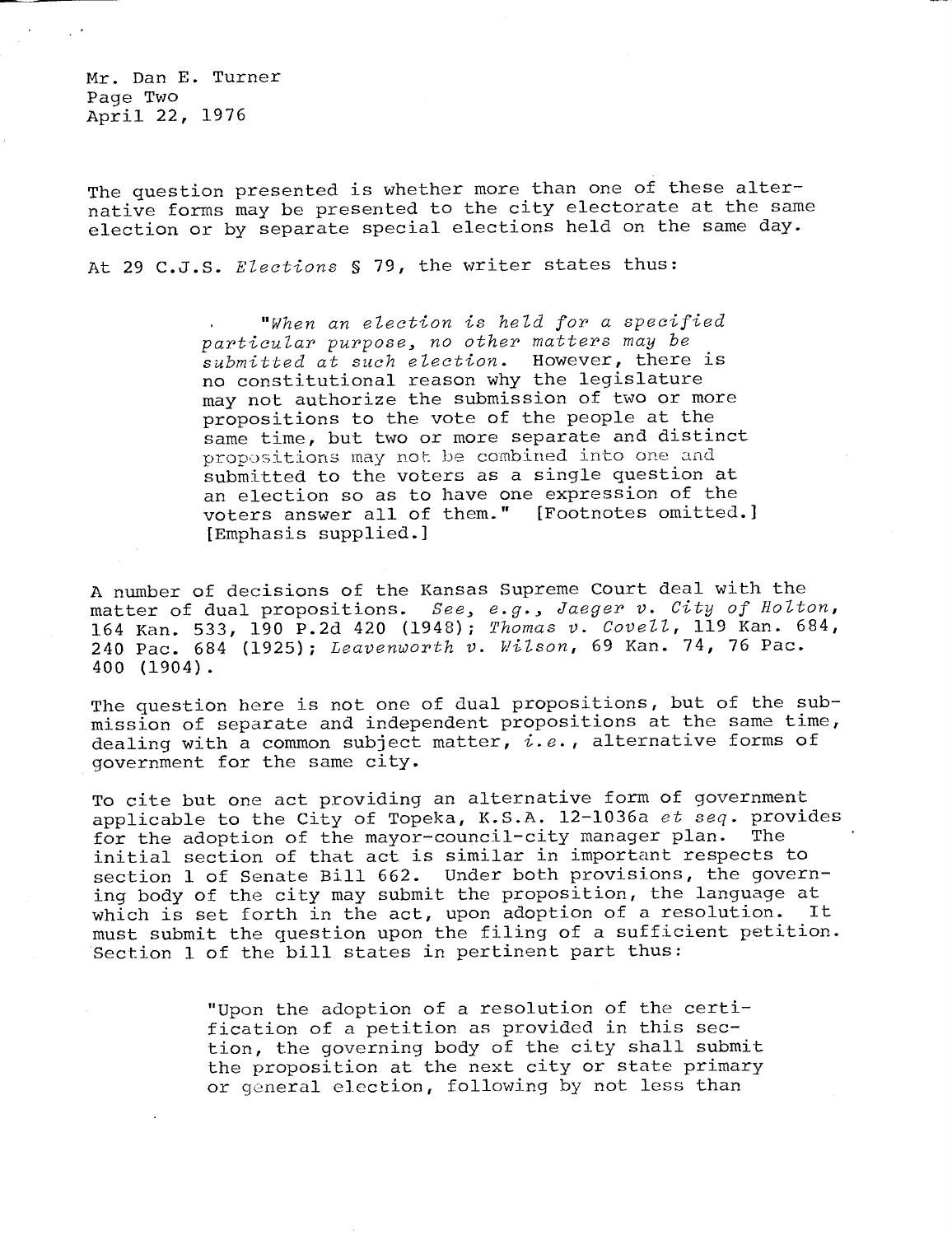Mr. Dan E. Turner Page Three April 22, 1976

> sixty (60) days such adoption or certification."

K.S.A. 12-1036a specifies the calling of the election thus:

"If the resolution by the governing body of the city is adopted more than forty (40) days and less than one hundred (100) days before a city election, or if a sufficient petition, is filed more than sixty (60) days and less than one hundred twenty (120) days before a regular city election, the proposition shall be submitted at such regular city election;  $\ldots$  [I] f a special election is to be held it will be held within sixty (60) days, provided no special election shall be held within one hundred twenty (120) days before or after a regular city election."

Nothing in this or any other act prohibits the calling of a special election under this provision to be held at the time of a state primary or general election, or at the time of another special election.

The underscored portion of the quotation from 29 C.J.S. Elections § 79, supra, is followed by a footnote referring to two decisions, one of which is based upon the construction of particular statutory language. The second, Tanner v. Vogel, 261 S.W.2d 671 (Ky.Ct.App. 1957), is in point here. There, two petitions had been presented to the Henderson County judge, respecting changes in the form of government of Henderson, Kentucky, a city of the third class then operating under a commission form of government. One petition asked that the question whether the commission form of government should be terminated be submitted to the voters at the time of the November 3, 1953, general election. The second petition sought submission at the time of the same election of the question of organization of city government under a city manager. Vogel, the county judge, empowered and required by Kentucky law to call elections upon these petitions, agreed to submit the question of abolishing the commission form, but refused to submit the city manager question. Supporters of the rejected petition sought an order of mandamus directing the judge to submit both questions. The court rejected the petition, stating thus: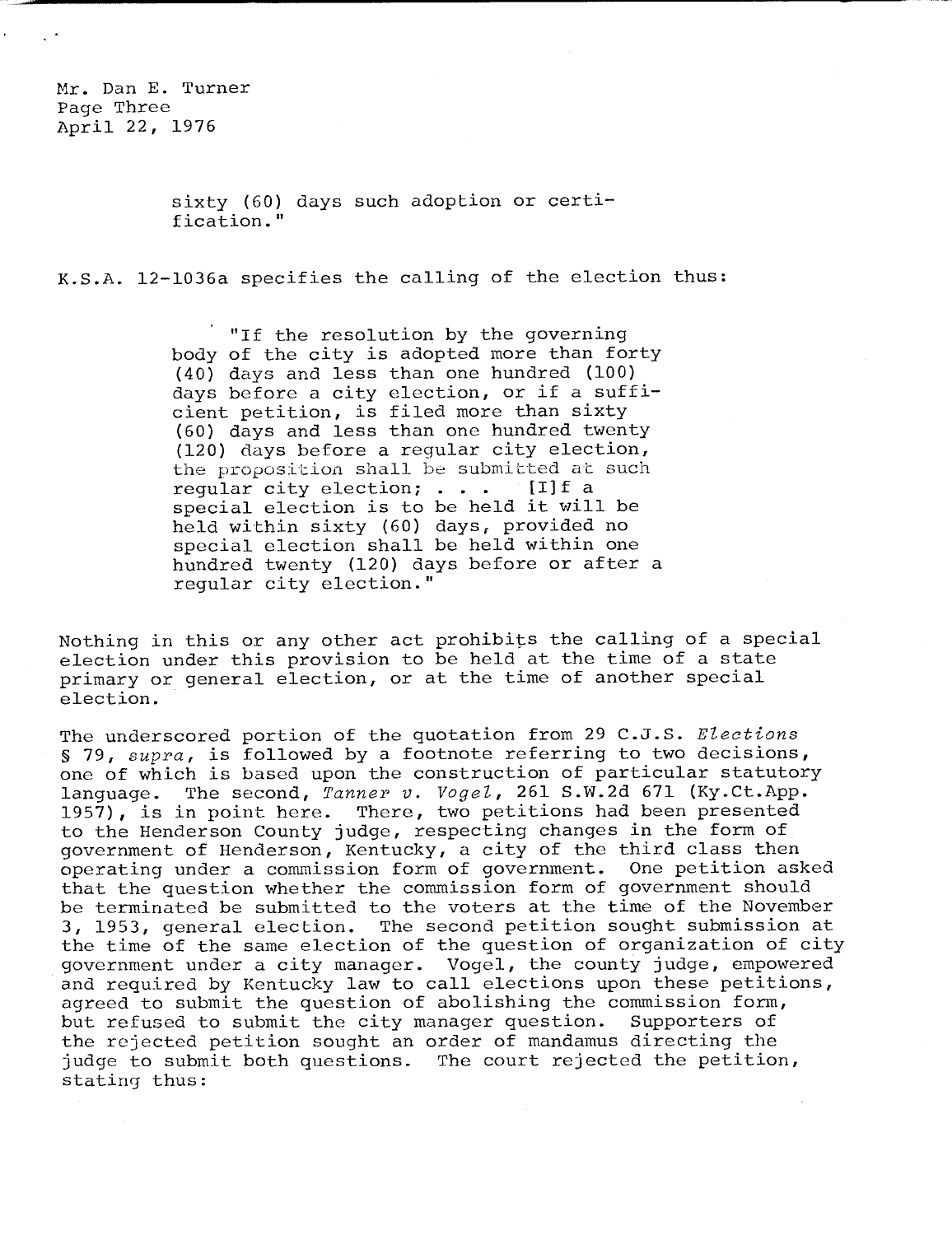Mr. Dan E. Turner Page Four April 22, 1976

> "Under KRS 89.290(1), the question to be submitted is: 'Shall the city of [Henderson] abandon the commission form of government?' The effect of a favorable vote on this question would return the city government to the councilmanic form. KRS 89.290(4). Under KRS 89.410(2) the question to be submitted is: 'Are you in favor of the organization and government of the city of [Henderson] under the city manager form of government?' The effect of a favorable vote on this proposal would result in the continuance from a practical standpoint of the commission form of government with the addition of a city manager. KRS 89.420, 89.430. A 'No' vote on the first proposal would be an approval of the present commission form of government, and it then could be argued that the voters really approved the status quo -- the commission form of government. Or it might be said that they approved both the commission and city manager forms. In case they voted favorable on both proposals, an even more hopelessly confusing situation would ensue. In view of the potential possibilities, there is little reason for believing the voters would not be confused by the presence of the two proposals on the ballot at the same election, and, for that reason, if for no other, we conclude that the submission of the second proposal in point of time -- the city manager proposal -- was properly refused. 18 Am.Jur., Elections, §§ 180, 182, 326, 327; 29 C.J.S., Elections, §§ 79, 82."

The opinion cites no authority whatever, either decisional precedent or statutory provision, for its conclusion. Nothing in the Kentucky statutes provided that the filing of a petition requiring the submission of one question foreclosed the right of other petitioners to seek submission of another question, although relating to the same subject matter. In effect, by judicial fiat, the court partially disenfranchised signers of the second petition, ousting them from the exercise of a statutory right to compel an initiative election on an entirely incidental basis, the chronological order in which petitions had been filed. Further, the basis for the decision, to prevent confusion, was clearly anticipatory and premature. While all voters were entitled to cast their votes for and against each proposition, as a question submitted separately and independently from the other, hopeless confusion would not have resulted even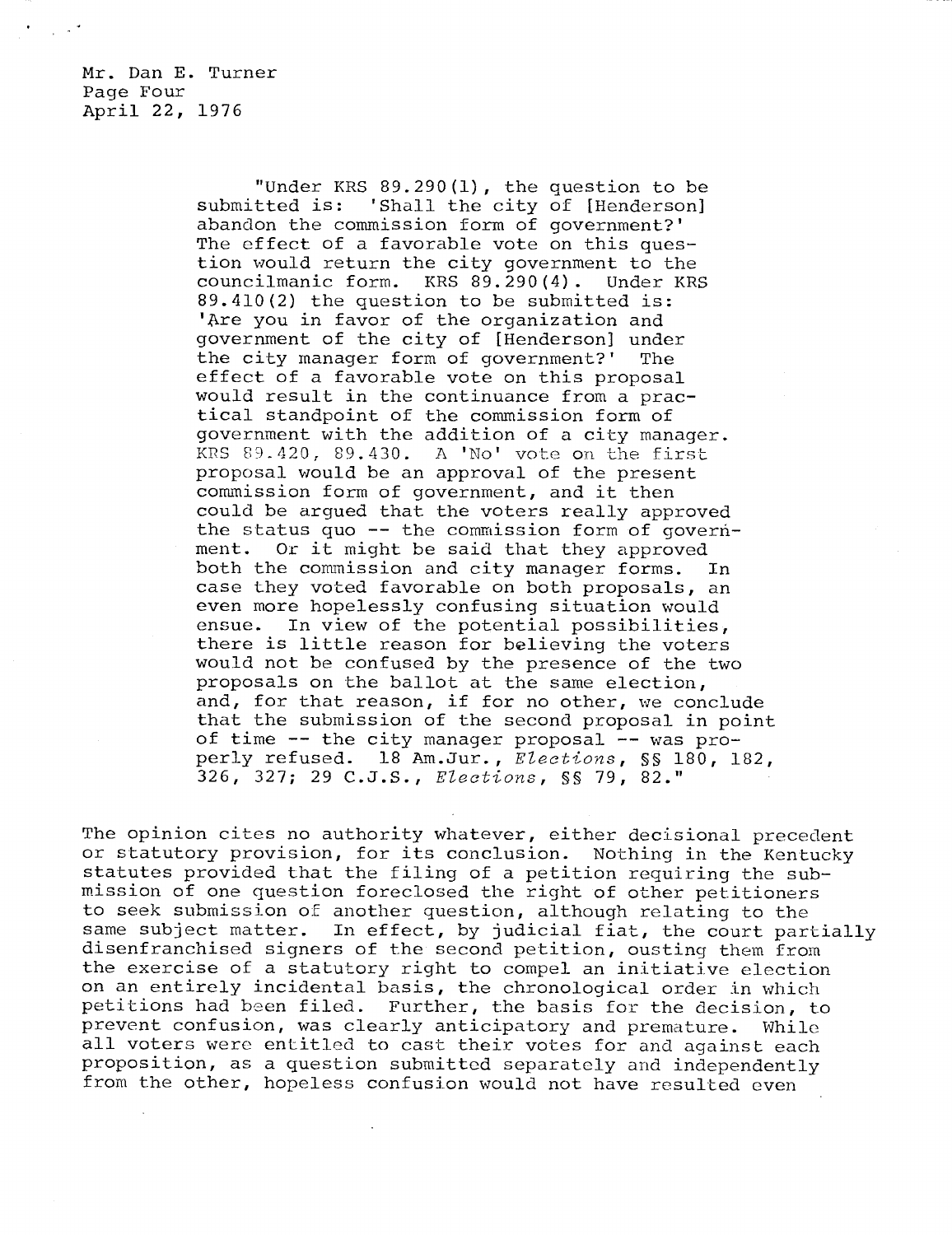Mr. Dan E. Turner Page Five April 22, 1976

if both propositions had received a majority vote, for the commission form of government would have been rejected, and the commissionmanager form would have been adopted. Moreover, it is not the function of the courts to prevent the holding of duly authorized and lawful elections; rather, the judicial function is to declare the legal consequences thereof, after the election or elections have been held. Courts are not unaccustomed to resolving conflicts in the expression of the popular will, as was done in Winter v. Shafter, 317 Mich. 259, 26 N.W.2d 893 (1947), where the court stated thus:

> "Here, however, we are not confronted with conflicting general and special acts, but with the apparent consistency in the expressed will of the electorate. We must, therefore, ascertain and give effect to the intent of the electorate with due regard to the circumstances and the purposes sought to be accomplished.' 26 N.W.2d at 896.

In Di Prima v. Wagner, 27 Misc.2d 380, 215 N.Y.S.2d 687 (Sup.Ct. 1961), the court rejected the position taken in  $Tanner:$ 

> "The argument is made that keeping competing propositions off the ballot will avoid confusion to the electorate. No precedent is shown for such an emasculatory device, which would operate practically against the presently authorized local procedures which are found in the New York City Charter, for example." 215 N.Y.S.2d at 703.

Nothing in 1976 Senate Bill No. 662 provides that the adoption of a resolution by the governing body, or the filing of a sufficient petition, for an election upon the adoption of a modified mayorcouncil form of government for the city forecloses the city governing body from adopting other resolutions, or other citizens from exercising their statutory petition rights under other enactments, for the submission of questions for the adoption of other forms of government at the same time.

You further inquire whether, if two or more separate propositions were submitted to the voters of the city at the time of the primary election in August, 1974, and no particular proposition received a majority of the votes cast, the City of Topeka were to revert to a mayor-council form of government, whether a runoff election would